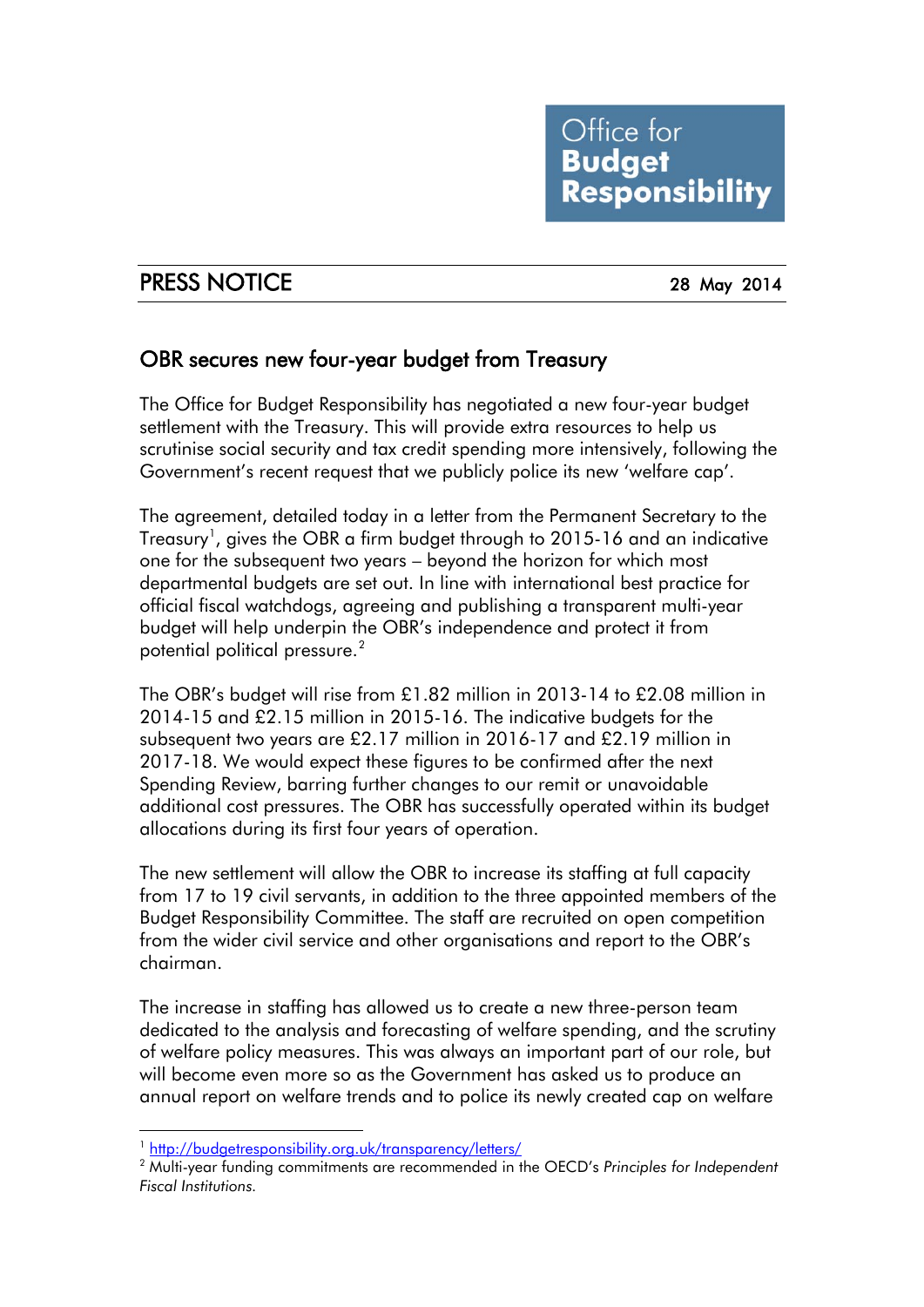spending (excluding the basic state pension and spending that moves most closely with the ups and downs of the economy). $3$ 

The extra resources will also allow the OBR to fulfil its new role in forecasting the receipts from taxes due to be devolved to the Welsh Assembly, mirroring our existing role in forecasting taxes due to be devolved to the Scottish Parliament. We will also put more resources into the scrutiny of Budget and Autumn Statement policy costings, where the volume of measures being submitted to the OBR has increased.

The structure of the OBR is currently as follows:

- Budget Responsibility Committee: 3 people
- Non-executive board members (unremunerated): 2 people
- Head of Staff: 1 person
- Economic analysis and forecasting: 5 people
- Fiscal forecasting and tax policy costing: 6 people
- Welfare analysis, forecasting and policy costing: 3 people
- Long-term sustainability, balance sheet and fiscal analysis: 2 people
- Operations, finance, office management and coordination: 2 people

The settlement also provides additional resources specific to 2014-15, to help pay for the external review of the OBR's publications and processes that was required in the legislation that put the OBR on a statutory basis. Work on the review is already under way, led by Kevin Page, formerly the Parliamentary Budget Officer in Canada and now based at the University of Ottawa. His team has already visited the UK to meet with users of the OBR's outputs and they will report publicly in the autumn.

The budget delegation letter has been published alongside an updated OBR/HM Treasury Framework Document, which sets out the OBR's governance and management arrangements which has been drawn up by the Treasury and agreed with the OBR.

#### Robert Chote, chairman of the OBR, commented:

-

*"I am very pleased that we have reached agreement with the Treasury on our budget for the next few years, reflecting the additional tasks we have been given. I have always insisted that a transparent multi-year budget is an important safeguard for our independence, and a bulwark against political interference. Very sensibly, this is also now recommended in the OECD's principles for independent fiscal institutions."*

 $3$  More information on the definition of the welfare cap can be found on page 140 of the March 2014 *Economic and fiscal outlook* at [http://budgetresponsibility.org.uk/pubs/37839-](http://budgetresponsibility.org.uk/pubs/37839-OBR-Cm-8820-accessible-web-v2.pdf) [OBR-Cm-8820-accessible-web-v2.pdf](http://budgetresponsibility.org.uk/pubs/37839-OBR-Cm-8820-accessible-web-v2.pdf)